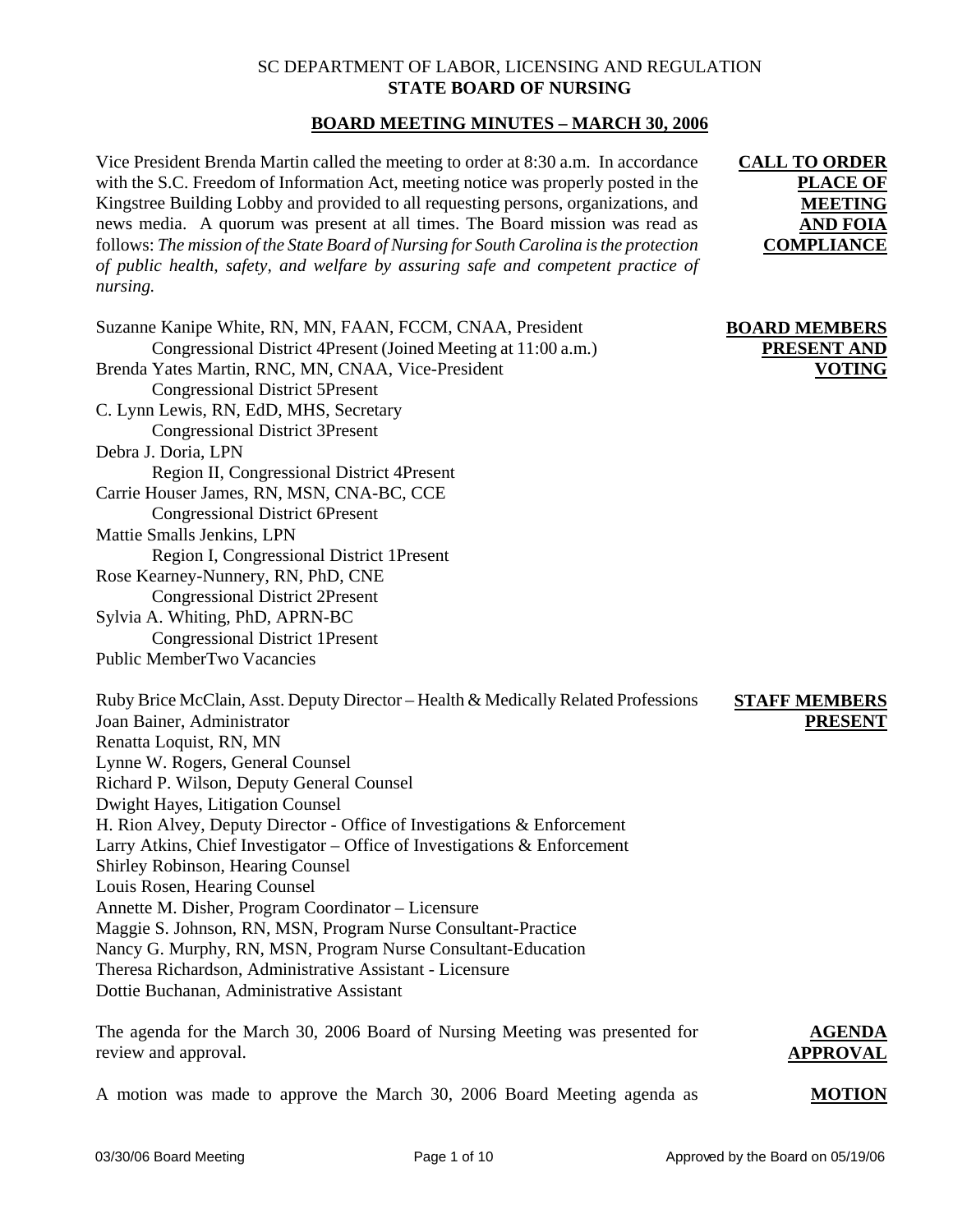presented. The motion received a second. The motion carried unanimously.

The following items were adopted on the consent agenda:

- California New Release Regarding Excelsior
- Report from March 12, 2006 NLCA Meeting
- Report March 13, 2006 Joint Boards of Nursing & Boards of Medical Examiners Executive Officers Meeting (NSCBN)
- CGFNS Update
- NCSBN NCLEX Sheets & Summary RN/PN NCLEX Statistics for 2005
- Schools with Deficient NCLEX Pass Rate for Test Year 2005
- Florence Darlington Tech. College Letter of Intent to Offer PN Program Fall 2007
- Denmark Tech. College Letter of Intent to Offer PN Program
- Williamsburg Tech College Proposal for Establishing a PN Program Aug. 2006
- USC Beaufort Letter of Intent to Offer Generic BSN Degree Program Jan. 2008
- Advanced Practice Committee Meeting Minutes
- Nursing Practice and Standards Committee Minutes
- Compliance Statistics
- Information: Licensure Statistics

A motion was made to adopt the Consent Agenda with the removal of Advanced Practice Committee Meeting Minutes, Nursing Practice and Standards Committee Minutes, and Florence Darlington Technical College Letter of Intent to Offer PN Program Fall 2007 The motion received a second. The motion carried unanimously.

The minutes of the January 26, 2006 Board Meeting were presented to the Board for review and approval.

A motion was made to approve the January 26, 2006 Board Meeting minutes with one correction. The motion received a second. The motion carried unanimously.

The Board reviewed a case and recommendation from the hearing panel.

Although properly notified and with service upon the Board President, Respondent did not appear before the Board. In their Findings of Fact and Conclusions of Law, the Hearing Panel found that the State failed to prove by a preponderance of the evidence that the Respondent violated the provisions of the Nurse Practice Act as set forth in the Formal Complaint. The Hearing Panel recommended that the Complaint be dismissed with a Letter of Caution strongly admonishing the Respondent to follow prudent practice standards, and that the practice of "selective listening" in the operating room setting can be potentially dangerous to patients if it continues.

A motion was made to accept the Hearing Panel's Findings of Fact and Conclusions of Law and recommendation that the Complaint be dismissed with a letter of caution strongly admonishing the Respondent to follow prudent practice standards, and that the practice of "selective listening" in the operating room setting can be potentially dangerous to patients if it continues. The motion received a second. The motion carried unanimously.

#### **APPROVAL OF CONSENT AGENDA**

**MOTION**

**MOTION**

**MOTION**

**APPROVAL OF MINUTES**

**FINAL ORDER HEARINGS**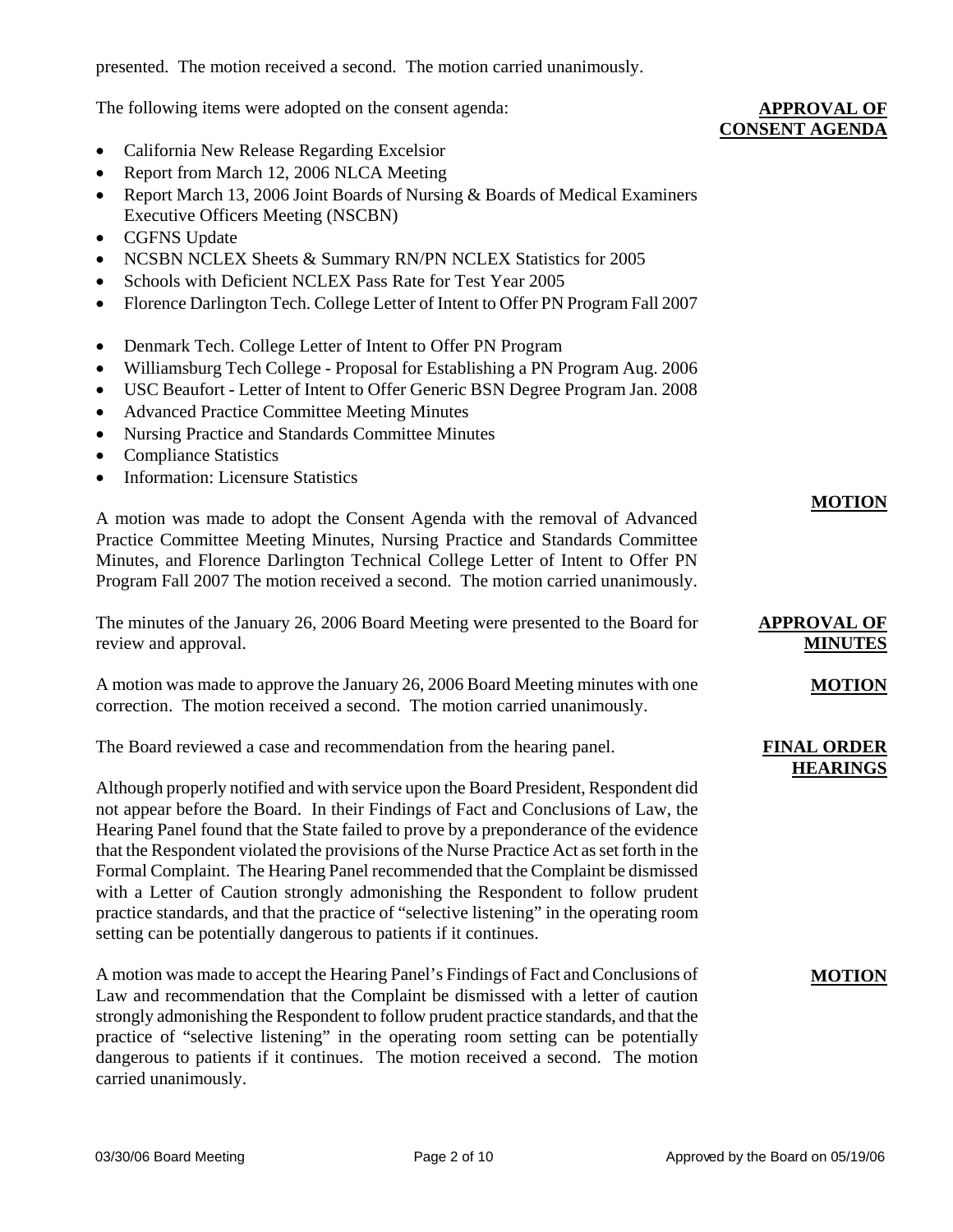Respondent was properly notified and appeared before the Board without counsel. In their Findings of Fact and Conclusions of Law, the Hearing Panel found that Respondent was in violation of Section 40-33-170(A)(14)(1976). The Hearing Panel recommended that Respondent's license be suspended but that the suspension may be stayed with a provision that the license be placed in a probationary status for a period of not less than two years provided that Respondent participate in the Recovering Professionals Program (RPP), Respondent's practice will be restricted to an approved employment setting registered nurse on-site, on-shift supervision, with no home health or agency work, and quarterly employer reports.

A motion was made to accept the Hearing Panel's Findings of Fact and Conclusions of Law and recommendation that Respondent's license be suspended but that the suspension may be stayed with a provision that the license be placed in a probationary status for a period of not less than two years provided that Respondent participate in the Recovering Professionals Program (RPP); Respondent's practice will be restricted to an approved employment setting registered nurse on-site, on-shift supervision, with no home health or agency work, and quarterly employer reports. The motion received a second. The motion carried unanimously.

Although properly notified and with service upon the Board President, Respondent did not appear before the Board. In their Findings of Fact and Conclusions of Law, the Hearing Panel found that the State failed to prove by a preponderance of the evidence that the Respondent violated the provisions of the Nurse Practice Act as set forth in the Formal Complaint. The Hearing Panel recommended that the Complaint be dismissed and a strongly worded letter of caution.

A motion was made to accept the Hearing Panel's Findings of Fact and Conclusions of Law and recommendation that the Complaint be dismissed but added that a Letter of Caution be issued and that Respondent also be required to complete a Board approved Legal Aspects Workshop. The motion received a second. The motion carried unanimously.

Respondent was properly notified and appeared before the Board without counsel. In their Findings of Fact and Conclusions of Law, the Hearing Panel found that Respondent was in violation of the Nurse Practice Act. The Hearing Panel recommended that Respondent's license be suspended provided that the suspension may be stayed with a provision that the license be placed in a probationary status for a period of not less than one year provided that Respondent participate in the Recovering Professionals Program (RPP), practice will be restricted to an approved employment setting registered nurse on-site, on-shift supervision, with no home health or agency work, and quarterly employer reports.

A motion was made to accept the Hearing Panel's Findings of Fact and Conclusions of Law and recommendation that Respondent's license be suspended provided that the suspension may be stayed with a provision that the license be placed in a probationary status for a period of not less than one year provided that Respondent participate in the Recovering Professionals Program (RPP); practice will be restricted to an approved employment setting registered nurse on-site, on-shift supervision, with no home health or agency work, and quarterly employer reports. The motion received a second. The motion carried unanimously.

**MOTION**

#### **MOTION**

#### **MOTION**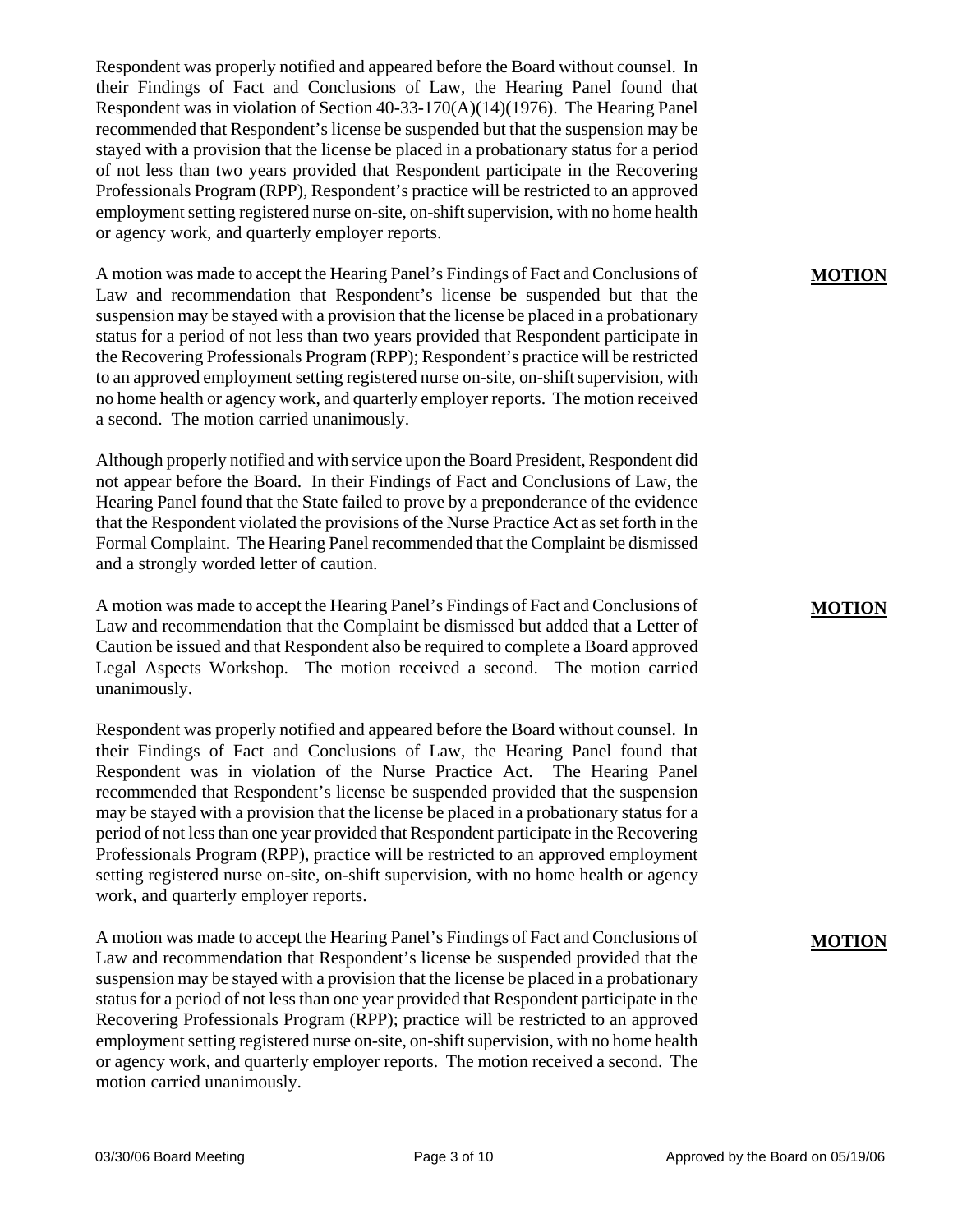Respondent was properly notified and appeared before the Board without counsel. Ms. Martin recused herself on this case. In their Findings of Fact and Conclusions of Law, the Hearing Panel found that Respondent was in violation of the Section 04-33-  $110(A)(18)$ . The Hearing Panel recommended that within sixty (60) days of the date of the final order, the Respondent be required to pay a civil penalty in the amount of five hundred and no/100 (\$500) dollars and within six months Respondent must complete a Board approved course in documentation and a legal aspects workshop.

A motion was made to accept the Hearing Panel's Findings of Fact and Conclusions of Law and recommendation that within sixty (60) days of the date of the final order, the Respondent be required to pay a civil penalty in the amount of five hundred and no/100 (\$500) dollars and within six months Respondent must complete a Board approved course in documentation and a legal aspects workshop. The motion received a second. The motion carried unanimously.

An applicant for licensure by endorsement as a licensed practical nurse in South Carolina appeared before the Board regarding criminal and/or disciplinary records reported on their South Carolina licensure application.

A licensed practical nurse applicant for licensure by endorsement was notified to appear before the Board regarding a "yes" answer to questions on discipline and criminal records on the application. Applicant was present with spouse to respond to questions from the Board.

A motion was made for Applicant to return to the Board with evidence of continued competency and a recommendation from the psychotherapist indicating that Applicant will be safe to practice as a nurse. The motion received a second. The motion carried unanimously.

Sharon A. Stafford, RN, MSN, Interim Associate Dean of Nursing for Florence-Darlington Technical College submitted a letter of intent to begin a new practical nursing program in Hartsville in fall 2007. Currently, Florence Darlington Technical College has a multi-entry/ exit option. This letter of intent is for a separate practical nursing program from their current program. Students for the new program will be admitted to a practical nurse program not be in the associate degree program with practical nursing exit. The new program will have different admission and graduation requirements. There was concern about students starting at one location that could not go to the other location. The Board has questions as to whether this is truly a separate program with different curriculum as well as admission and graduation requirements. The Board asked that the Advisory Committee on Nursing (ACON) request further information for review at their meeting in April.

The Board reviewed the draft Position Statement regarding Simulation as a Teaching Method in Nursing Education from the Simulation Task Force of the Advisory Committee on Nursing (ACON). Discussion by the Board included but was not limited to low fidelity versus high fidelity, National Council of State Boards of Nursing (NCSBN) recommendations, benefits of clinical rotations with actual patients, supervision by qualified faculty, etc.

**MOTION**

### **APPEARANCES-LICENSURE**

## **MOTION**

**FLORENCE DARLINGTON TECHNIAL COLLEGE – LETTER OF INTENT**

## **SIMULATION**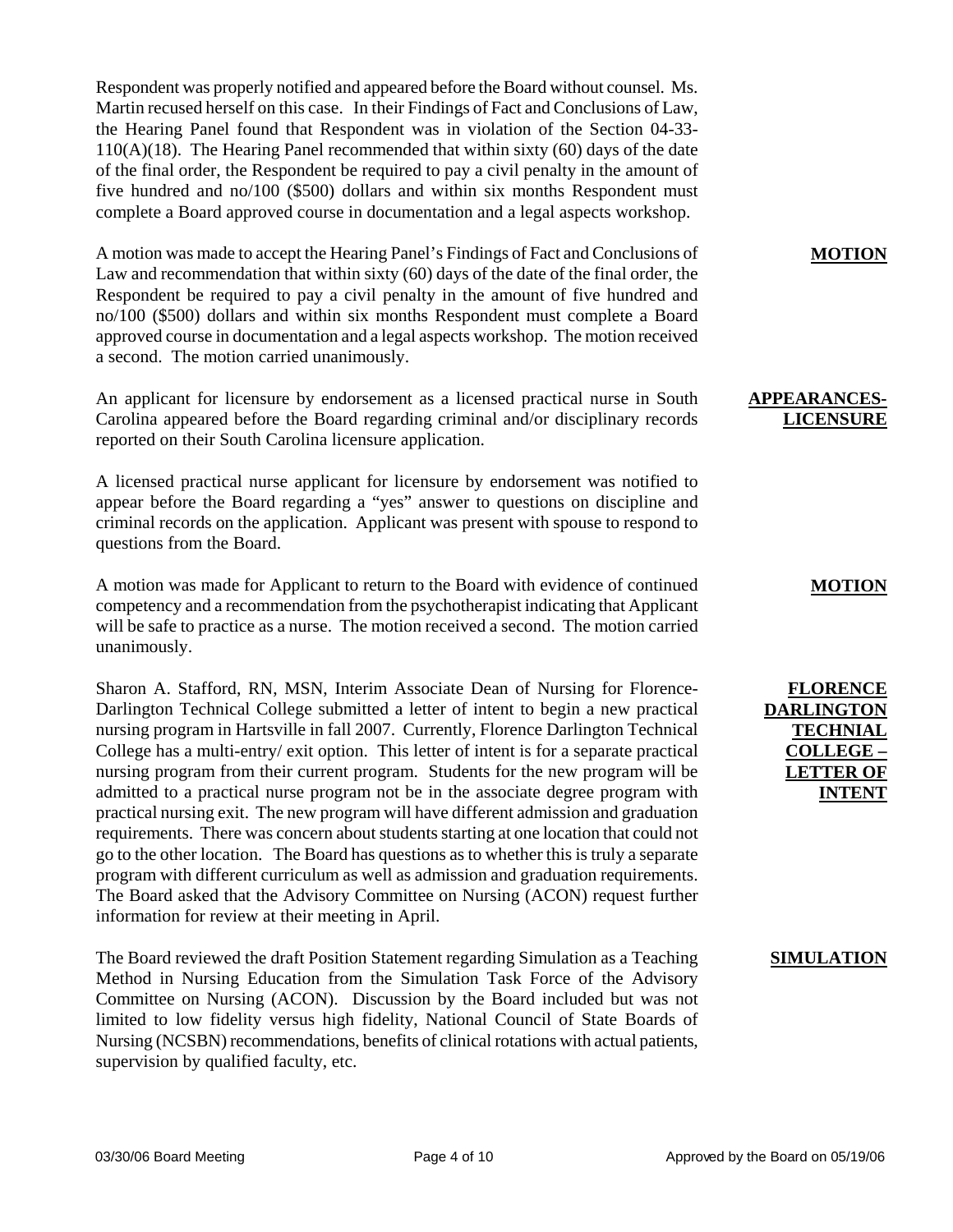A motion was made to approve the draft Position Statement regarding Simulation as a Teaching in Nursing Education with revision the last paragraph needs to mirror National Council of State Boards of Nursing (NCSBN) recommendations. The motion received a second. The motion carried unanimously.

The Board thanked the ACON Task Force and Board staff for their hard work on this position statement.

The Board reviewed the National Council of State Boards of Nursing (NCSBN) Vision Paper: The Future Regulation of Advanced Practice Nursing as well as comments from various advanced practice nursing groups and individuals. This vision paper contains major changes in the credentialing process for advanced practice nurses. Concerns expressed by the advanced practice nursing groups included but were not limited to the decrease in specialization, more generalized nurses working in specialized areas, more responsibility for boards of nursing to assure appropriate training of advanced practice nurses instead of the current certifying agencies, etc.

Joan K. Bainer, RN, MN, CNA BC was introduced and welcomed back as the new administrator for the Board of Nursing. The Board thanked Renatta Loquist, RN, MN for her assistance to the Department of Labor, Licensing and Regulation, the Board and the staff by serving as interim administrator during the search for and hiring of a new board administrator.

The Board discussed their concerns about the Investigative Review Committee (IRC) minutes and reports as well as the consent agreements. In the past, the IRC minutes and reports have been placed on the consent agenda of board meetings and approved without discussion unless they moved to the regular agenda by a board member. The Board would like to review the report/minutes. Concerns included but were not limited to lack of information in report to support IRC decisions, lack of signature by IRC chairperson, lack of violations under ethics (Code of Ethics was added to the Nurse Practice Act in 2004), consistency in consent agreements, orientation for IRC members as well as members of the Disciplinary Review Committee and Hearing Panel Members, etc. Member of the Investigative Review Committee, Disciplinary Review Committee and Hearing Panel Members were invited to the orientation held in February 2006 along with the Board members.

The IRC has guidelines that were provided by the Board to assist in their decisionmaking in an effort to be more consistent. Previous guidelines for sanctions will be reviewed and revised where necessary by the Board at their Strategic Planning Meeting. Appointing members to the IRC is very important as well as attendance by the administrator. Ms. Bainer will be in attendance at these meeting. We must be careful about the amount of information shared with board members. If too much information on cases is shared, the board members could be considered tainted. Neither staff nor investigators offer recommendations to IRC. Order templates are consistent with the guidelines. Access to controlled substances is determined by the IRC. Recovering Professionals Program (RPP) language is uniform. Dates and other information will be reviewed prior to sending orders to the Board president for signature.

Ms. Loquist reported that Ms. White, Ms. Bainer, Ms. McClain and she were at the Statehouse this morning for a Senate Medical Affairs Subcommittee meeting regarding

#### **MOTION**

## **APRN VISION PAPER**

## **ADMINISTRATOR**

# **IRC MINUTES**

## **LEGISLATIVE UPDATE**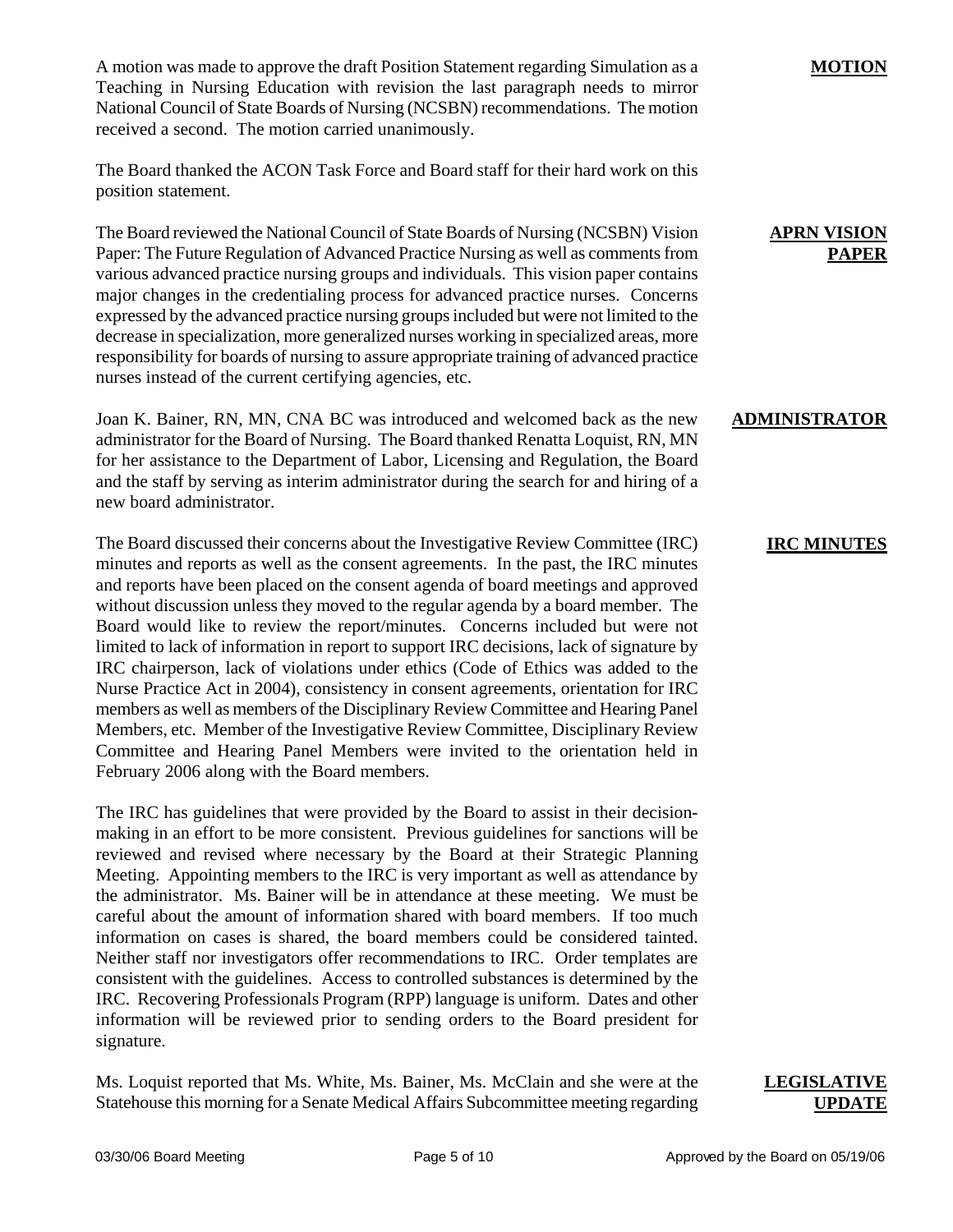the supervision regulation and the Nurse Practice Act housekeeping bill.

The joint resolution for the Compact regulations did not move in time for implementation on February 1, 2006. Emergency regulations are in place to allow us to continue while we wait for the joint resolution to pass the House and Senate.

Senate Bill 910 Nurse Practice Act Housekeeping – This bill has two elements addressing the Compact. Presently, a current license is needed to endorse into our state. As a nurse moves from one compact state, that Compact state must inactivate the license due to change of primary state of residence. The change will allow nurses whose licenses have been placed on inactive to be endorsed into our state. Not licensing a nurse who is under probation is not consistent with Compact. The Compact allows states to license nurses on probation with concurrence of both boards. The amended version of this S910 was reported favorably. Senator Fair's concerns regarding discipline must be addressed prior to the full committee meeting.

Ms. Loquist reported that the Board staff has continued to meet weekly to track progress in Compact Implementation. Major activities since the January Board Meeting have focused on:

- Filed of Emergency Regulations to approve Compact Rules since Regulation 3035 (R 3035) had not passed the legislature.
- Responded to the House Labor Commerce and Industry Committee questions regarding Compact Regulations and requested a Joint Resolution be passed to adopt the rules.
- Met with Senate Medical Affairs Committee staff twice to discuss amendments to S. 910 (Nursing Housekeeping bill) needed to change language in Nurse Practice Act that restricts Compact implementation.
- Met with Senator Peeler to request a subcommittee hearing on proposed nursing legislation to implement Compact.
- Participated in Nurse Licensure Compact Administrators (NLCA) face-to-face meeting during the National Council of State Boards of Nursing (NCSBN) Midyear meeting in Chicago, IL.
- Continued collaboration with Office of Investigations and Enforcement (OIE) and Office of General Counsel (OGC) regarding disciplinary process and Compact requirements.
- Created disciplinary flowchart.
- Discussed application processes and fee structure for advanced practice registered nurses (APRN) who choose to practice as registered nurses only. Surveyed other compact states as to how they licensed APRNs coming into their states to practice.
- Addressed technical problems in relationship to duplicate licenses being issued.
- Participated in North Carolina / South Carolina Border Conference Call to discuss issues of mutual concern regarding compact licensure.
- Created a registry database to process Multi-state Notification Forms.
- Continued to respond to numerous questions by phone, mail and e-mail regarding licensure renewal.
- Staff spoke to South Carolina Hospital Association (SCHA) Nurse recruiters.

Upcoming Initiatives:

• Inactivate all Compact licenses for nurses with addresses in other compact states

# **COMPACT UPDATE**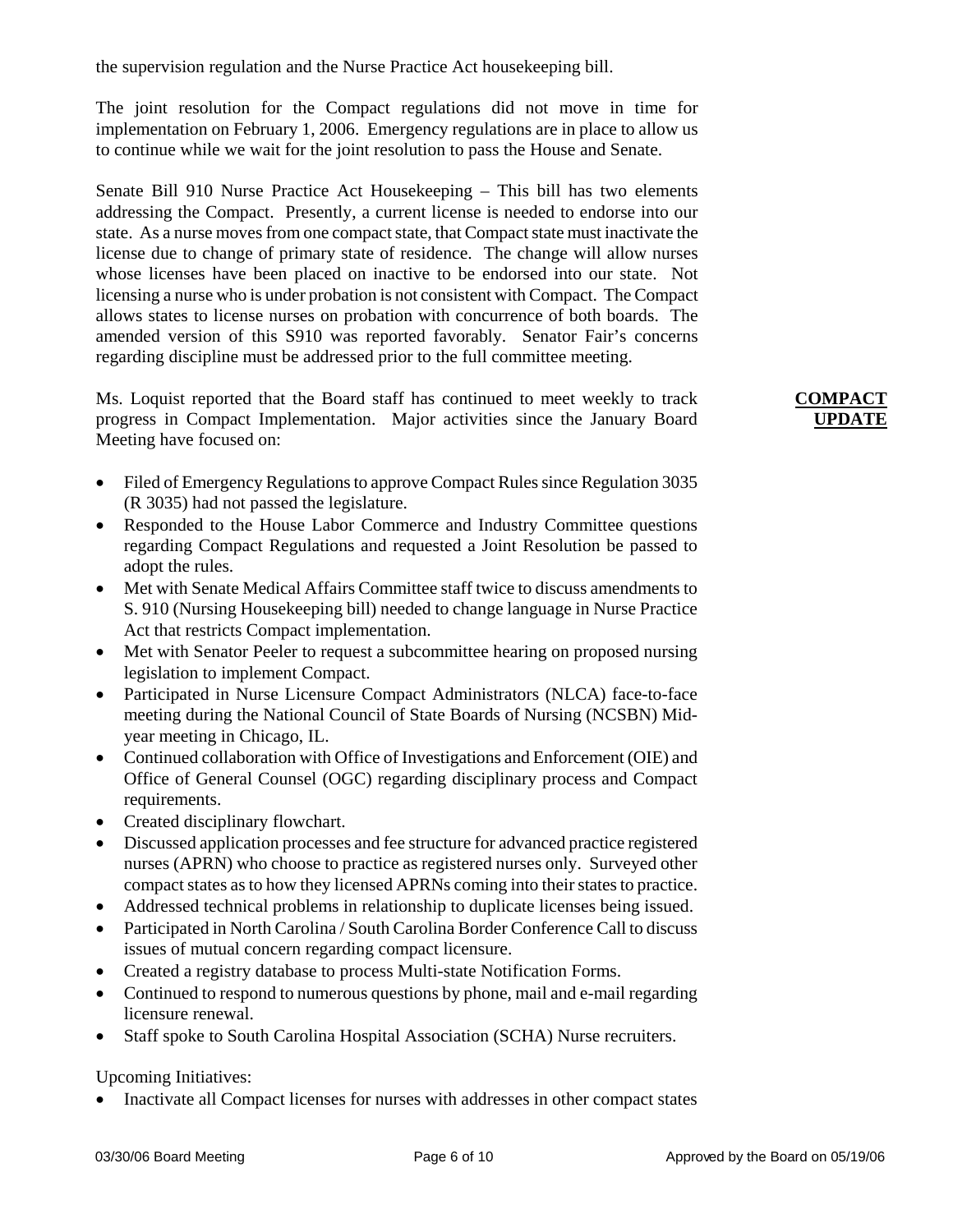and send letter of information.

- Continue to communicate with employers about their responsibility to verify licenses and the Multi-state Notification Form from all compact nurses practicing in South Carolina.
- Finalize disciplinary policies and procedures.
- Ensure passage of necessary legislation.
- Review licensure applications and fee structure, especially for APRN practice.

An orientation for new nurse executives similar to North Carolina was discussed. It was suggested that such an orientation should include other nurse employers and front line managers. Notices will be sent to SCHA, S.C. Organization of Nurse Executives (SCONE), S.C. Department of Health and Environmental Control (DHEC), long term care, and will be open for any employers who wish to attend.

#### Related Fields

Board staff asked the Board which types of related fields should be recognized for continued competency. Board staff also asked if the Board wanted all requests for recognition of related fields to come before them or if the staff or the administrator could approve some of these requests as they are received. The Board discussed that nursing is a very diverse field. The Board asked that staff compile a list of fields that are most often submitted for recognition by the Board and to submit the list along with recommendations.

#### AACN as an Accepted Provider

American Association of Colleges of Nursing (AACN) approves some of the nursing programs in South Carolina. AACN offers continuing education courses especially for faculty. Dr. Opal Brown of the University of South Carolina requested that the Board recognize the continuing education offered by AACN.

#### Certified Professional in Healthcare Quality (CPHQ)

The Healthcare Quality Certification Board (HQCB) offers the Certified Professional in Healthcare Quality (CPHQ) designation to a variety of professionals not just nurses. There is no clinical component for this certification. More than 11,000 professional in a variety of educational and employment backgrounds have qualified for this certification. Currently, 7,400 CPHQs in the United States and worldwide. The certification includes quality management, quality improvement, case/care/disease/utilization management, and risk management.

A motion was made to revise the Competency Requirement Criteria by adding American Association of Colleges of Nursing (AACN) as a Board accepted provider for continuing education and adding CPHQ as a certification for continued competence. The motion received a second. The motion carried unanimously.

Staff asked if all similar requests should come before the Board or if staff could approve some based on direction of the Board. The Board discussed that it may slow down renewals but requests could be submitted prior to renewal time. Nurses are causing their own urgency by waiting. Dr. Kearney-Nunnery reported that continued competency would be discussed at National Council of State Boards of Nursing (NSCBN) Delegate Assembly in August. The NCSBN task force was concerned about certifications because some require re-certification, some more education, etc.

# **CONTINUED COMPETENCY REQUIREMENT CRITERIA**

## **MOTION**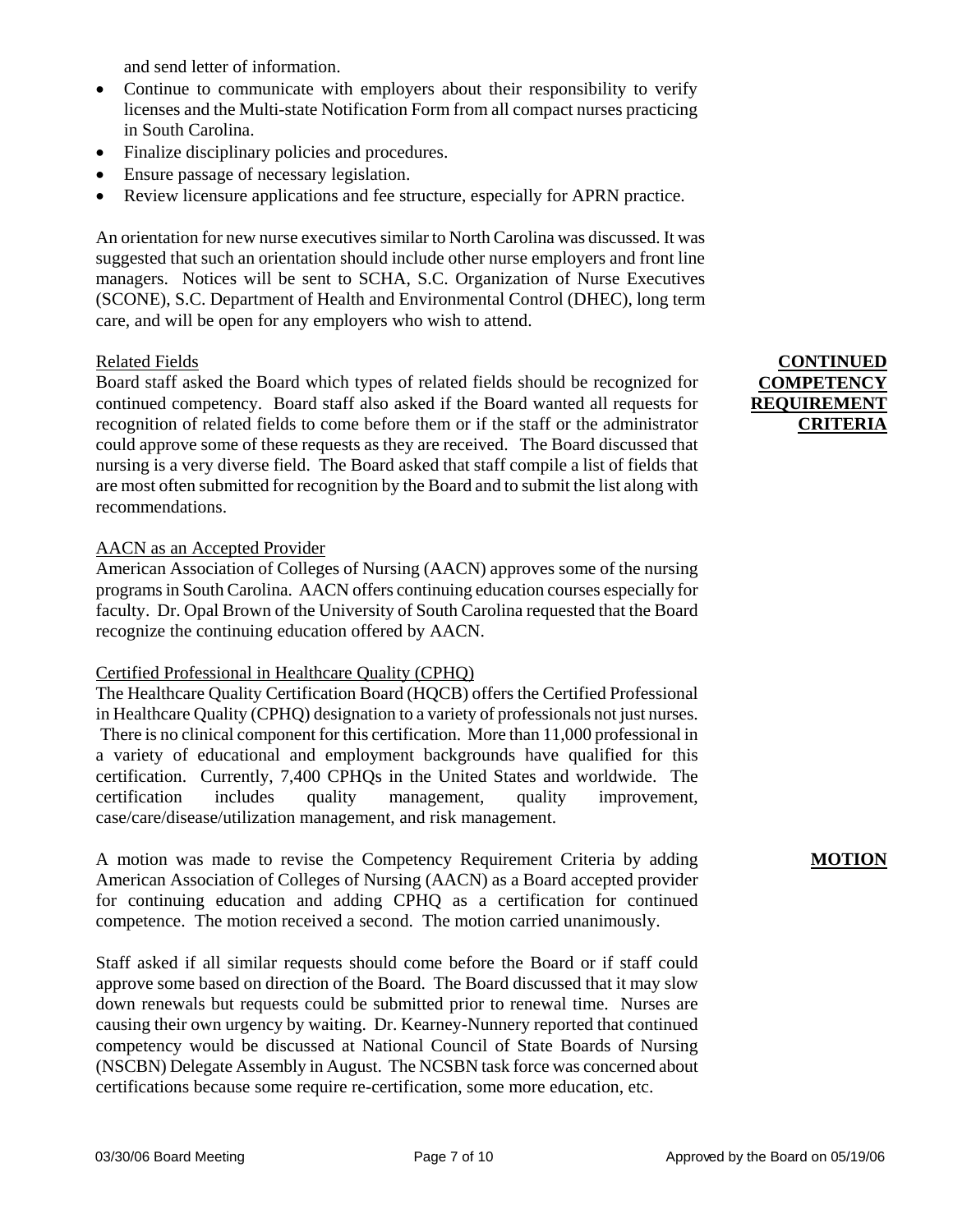National League for Nursing (NLN) The Board reviewed information on the new nurse educator certification. This certification is offered by National League for Nursing (NLN)

| <b>MOTION</b>                                         | A motion was made to revise the Competency Requirement Criteria by adding the<br>National League for Nursing (NLN) nurse educator certification. The motion received<br>a second. The motion carried unanimously.                                                                                                                                                                                                                                                         |
|-------------------------------------------------------|---------------------------------------------------------------------------------------------------------------------------------------------------------------------------------------------------------------------------------------------------------------------------------------------------------------------------------------------------------------------------------------------------------------------------------------------------------------------------|
| <b>ECPI</b><br><b>COLLEGE OF</b><br><b>TECHNOLOGY</b> | The Site Survey Team appointed by the Advisory Committee on Nursing completed<br>their survey for the proposed ECPI College of Technology's practical nursing program<br>on December 12, 2005. The survey was reviewed by ACON. The site survey team<br>deferred their recommendation pending receipt of documentation regarding the "I -<br>Needs Improvement" items from the survey. ECPI provided documentation regarding<br>all items marked "I - Needs Improvement." |
| <b>MOTION</b>                                         | A motion was made to approve the ECPI College of Technology's practical nursing<br>program. The motion received a second. The motion carried unanimously.                                                                                                                                                                                                                                                                                                                 |
| <b>HYNOTHERAPY</b>                                    | Board staff received request for the Board to allow a nurse to practice as a Nurse<br>Hypnotherapist in our state as well as a request to recognize hypnotherapy as an<br>advanced nursing practice. The Board reviewed the information provided.                                                                                                                                                                                                                         |
| <b>MOTION</b>                                         | A motion was made to go into executive session for the purpose of receiving legal<br>counsel. The motion received a second. The motion carried unanimously.                                                                                                                                                                                                                                                                                                               |
| <b>MOTION</b>                                         | A motion was made to return to public session. The motion received a second. The<br>motion carried unanimously.                                                                                                                                                                                                                                                                                                                                                           |
| <b>MOTION</b>                                         | A motion was made to decline the request for approval as an advanced practice nurse<br>due to lack of statutory authority. The motion received a second. The motion carried<br>unanimously.                                                                                                                                                                                                                                                                               |
| <b>RECOVERING</b><br><b>PROFESSIONALS</b>             | Frank Sheheen, Director of the Recovering Professionals Program (RPP) appeared<br>before the Board to provide a report including their budget.                                                                                                                                                                                                                                                                                                                            |
| <b>PROGRAM (RPP)</b>                                  | Mr. Sheheen reported that Kaley Wilson had retired from the RPP. Her caseload has<br>been taken over by Bruce Fisk. Mr. Fisk was introduced to the Board.                                                                                                                                                                                                                                                                                                                 |
|                                                       | Voluntary referrals are increasing especially during renewal. The RPP is looking at<br>conducting an outcome study to include relapse study and trends to see how they may<br>tie into noncompliance.                                                                                                                                                                                                                                                                     |
|                                                       | Ms. Loquist stated that nurses currently in an alternative program couldn't work in<br>another Compact state while in that program even if it is voluntary.<br>The RPP<br>agreement will be reviewed and revised in accordance with the Compact.                                                                                                                                                                                                                          |
|                                                       |                                                                                                                                                                                                                                                                                                                                                                                                                                                                           |

The Medical Practice Act (MPA) rewrite has been introduced in the legislature.

Dr. Stephanie Burgess of the Advanced Practice Nurse Coalition stated that she appreciated Mr. Wilson working openly with her group and listening to advanced

# **MEDICAL PRACTICE ACT**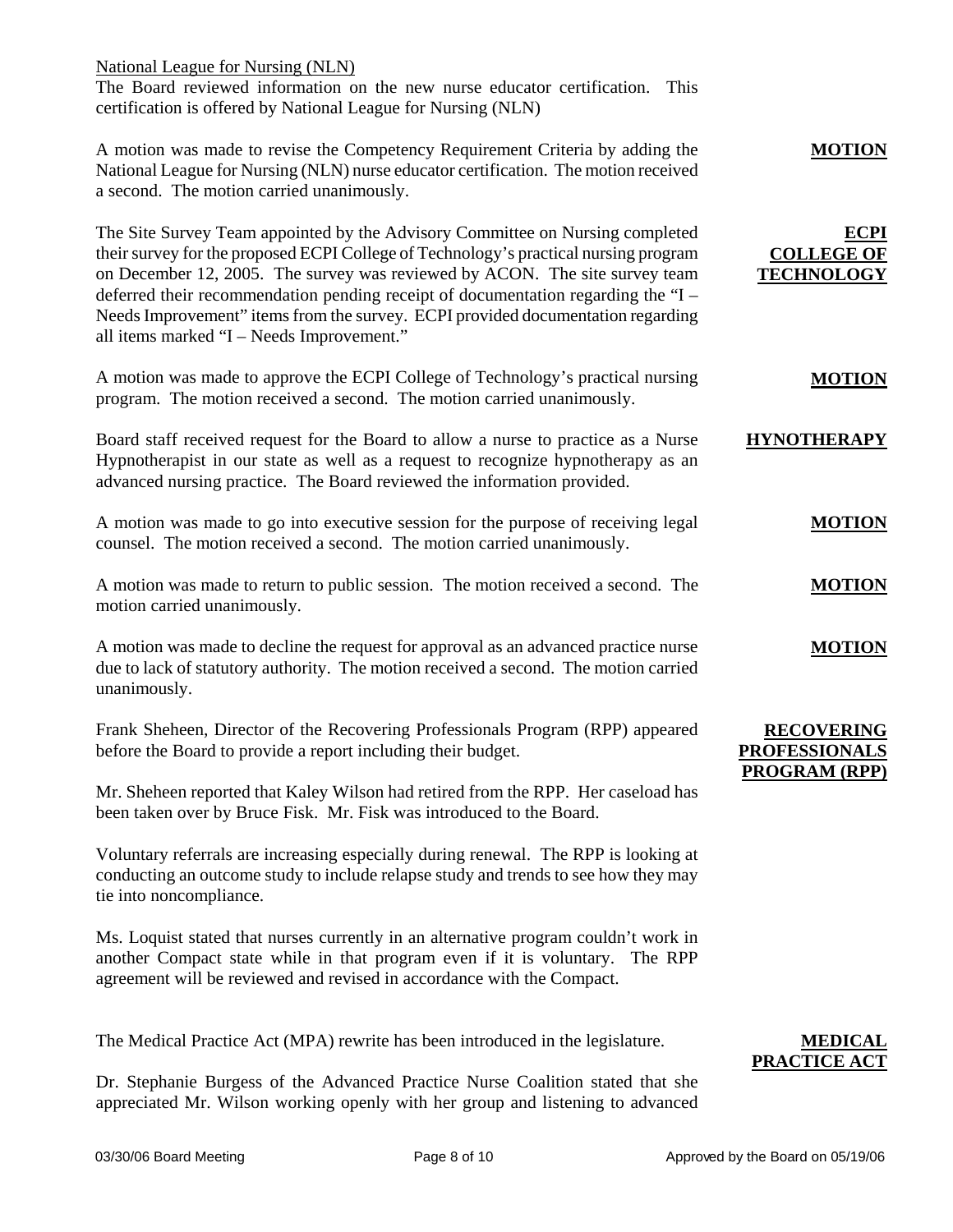practice registered nurse concerns. She said that while some concerns had been addressed, there are still concerns about the MPA. The bill will be heard next week at the Senate Medical Affairs Subcommittee.

JoLee Gudmundson of the South Carolina Association of Nurse Anesthetists has been working with South Carolina Nurses Association, advanced practice nurses and the Midwives Committee. She provided a list of potential amendments to the MPA bill which included: the inclusion of a definition of "written protocols" which is not referred to anywhere else in the document, the definition of "delegated medical acts" which will cause two definitions of delegated medical acts within Title 40; and the definition of "readily available" for unlicensed personnel which should be "immediately available." There is concern about nurses and advanced practice nurses being asked to supervise unlicensed assistive personnel and delegate administration of medication, etc. Other groups are also concerned about unlicensed assistive personnel performing such tasks as taking x-rays. Section 195 has language that is similar to the old language but changes "nurse" to "supervised practitioner." This section requires nurse guidelines to be provided to the Board of Medical Examiners. Also in Section 195, the addition of item D makes the entire section applicable to certified registered nurse anesthetists. Ms. Gudmundson suggests that item D be shown as a separate item. Referring back to another practice act would allow the MPA to not be changed as often.

| Board President White shared information and presentations she received at the<br>National Council of State Boards of Nursing (NSCBN) Mid Year Meeting. Ms.<br>Loquist shared information from the Nurse Licensure Compact Administrators<br>(NLCA) meeting. The Mississippi Board of Nursing had expressed interest in leaving<br>the Multi-state Compact and cited other nursing groups similar interest. A number of<br>those groups attended that meeting, had their questions, and stated they were satisfied<br>with the answers and were no longer interested in leaving the Compact. | <b>MID YEAR</b>                                           |
|----------------------------------------------------------------------------------------------------------------------------------------------------------------------------------------------------------------------------------------------------------------------------------------------------------------------------------------------------------------------------------------------------------------------------------------------------------------------------------------------------------------------------------------------------------------------------------------------|-----------------------------------------------------------|
| The Board was provided with the Investigative Review Committee (IRC)<br>Report/Minutes for their review and approval.                                                                                                                                                                                                                                                                                                                                                                                                                                                                        | <b>IRC/DRC</b>                                            |
| A motion was made to approve the Investigative Review Committee (IRC)<br>Dismissals, and Formal Complaints with corrections. The motion received a second.<br>The motion carried with one nay vote.                                                                                                                                                                                                                                                                                                                                                                                          | <b>MOTION</b>                                             |
| A motion was made to approve the Letters of Caution. The motion received a second.<br>The motion carried unanimously.                                                                                                                                                                                                                                                                                                                                                                                                                                                                        | <b>MOTION</b>                                             |
| A motion was made to approve the Disciplinary Review Committee (DRC) minutes.<br>The motion received a second. The motion carried unanimously.                                                                                                                                                                                                                                                                                                                                                                                                                                               | <b>MOTION</b>                                             |
| The Board reviewed lists of members of the Investigative Review Committee (IRC),<br>Disciplinary Review Committee (DRC) and hearing panel members. The Board asked<br>that this information be provided every year at their November meeting.                                                                                                                                                                                                                                                                                                                                                | <b>REAFFIRM</b><br><b>DRC/IRC/PANEL</b><br><b>MEMBERS</b> |
| The Board discussed the membership and questioned why there were only two people<br>on the DRC. This could cause delays should one person be sick or unable to serve. It<br>is important that this is considered and that succession planning be considered. The                                                                                                                                                                                                                                                                                                                             |                                                           |

Board would like to see more members on the DRC.